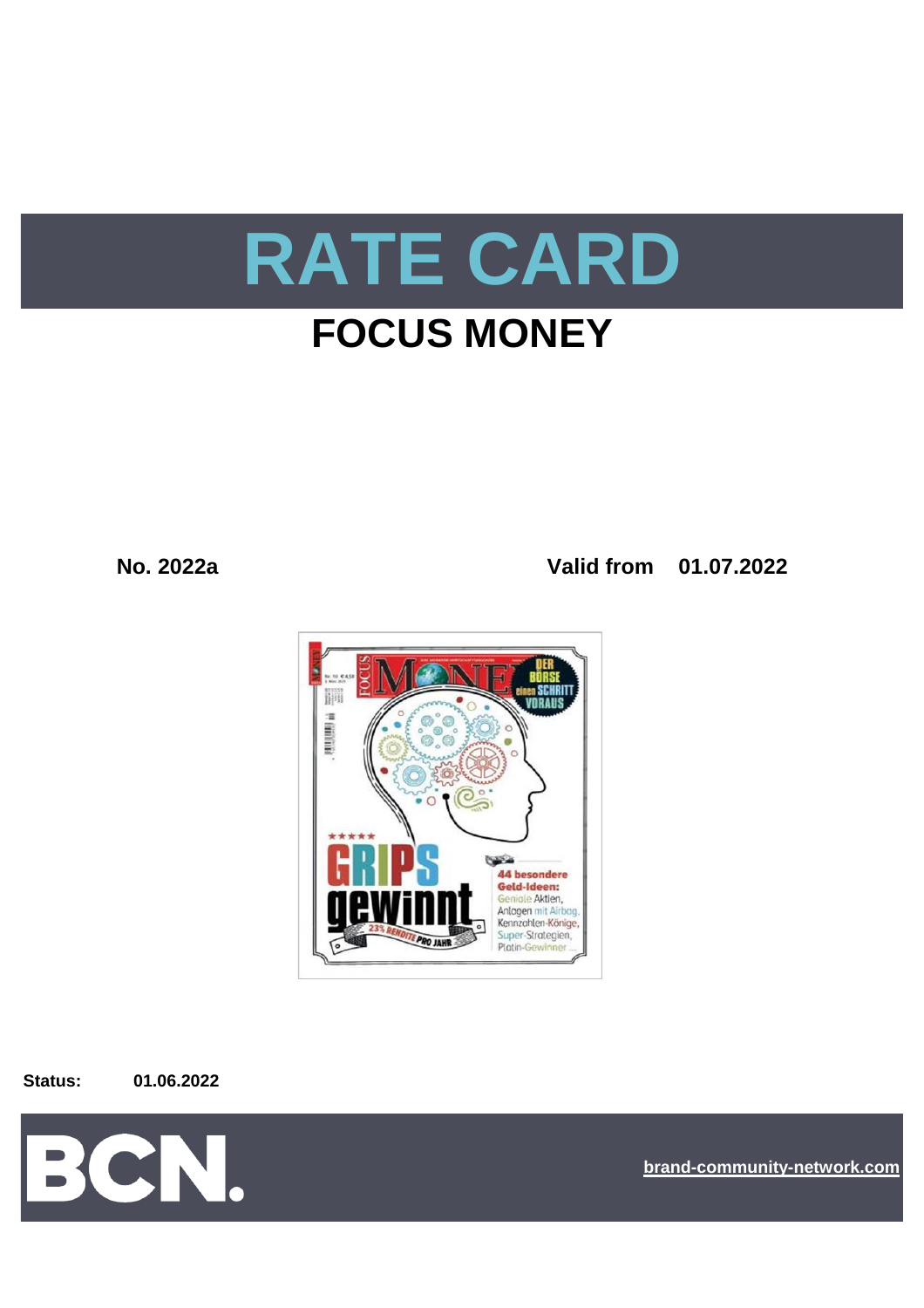

# **PUBLISHER'S DATA**

FOCUS Magazin Verlag GmbH Commerzbank AG 81925 München BIC: DRES DEFF 680

P +49 89 9250 3669 [andrea.laub@burda.com](mailto:heike.lauber@burda.com) **Terms of payment:**

### **Print Management/Placement**

Doris Braß AdTech Factory GmbH Arabellastraße 27 D-81925 München T +49 89 9250 2452 [doris.brass@adtechfactory.com](mailto:doris.brass@adtechfactory.com)

### **Ad Management/Order Management**

AdTech Factory GmbH Hauptstraße 127 P +49 781 84 3756 [orders@adtechfactory.com](mailto:orders@adtechfactory.com)

# **& on sale date**

## **Place of publication** München, PZN 527559 [duon-portal.de/](https://duon-portal.de/)

#### **Publisher Bank accounts: Bank accounts:**

Arabellastraße 23 IBAN: DE54 6808 0030 0723 4120 00 UniCredit Bank AG **Brand Director IBAN: DE19 7002 0270 0015 0249 05** Andrea Laub BIC: HYVEDEMMXXX

Invoices are due in net 30 days after the invoice date. The publisher guarantees a 2 per cent discount for advance payments, provided that the invoice amount is submitted on the publication date of the issue in which the advertisement is published at the latest and no older invoices are outstanding. In the event that the payment target is exceeded, default interest pursuant to Clause 11 of the Terms and Conditions of 5 per cent is calculated based on the respective base rate pursuant to Section 1 (1) of the German Discount Rate Transition Law (Diskontsatz-Überleitungs-Gesetz– DÜG). All prices are net prices. The statutory value-added tax is added. Direct debit is possible.

### D-77652 Offenburg **Terms and conditions:**

All ad orders are exclusively carried out pursuant to the General Terms and Conditions. These have to be requested directly from BCN or can be viewed online at:

**Frequency of publication** [brand-community-network.com/terms-conditions](https://bcn.burda.com/terms-conditions)

### weekly **Technical data:**

For current and binding technical data, log onto duon-portal.de. Also available as PDF download.

### **Delivery of printer's copy:**

Please upload all copies electronically to duon-portal.de. For support please e-mail support@duon-portal.de or call +49 40 37 41 17 50.

### **General legal notice:**

The warranty claims specified in the publishers' general terms and conditions apply only when the certified technical requirements and standards published on the DUON portal have been fulfilled as well as the delivery has been carried out via the DUON portal. This also holds when data are provided without proof.

### **Online advertisement booking:**

The current, binding technical advertisement bookings can also be sent via the online booking system:

[obs-portal.de/](https://www.obs-portal.de/)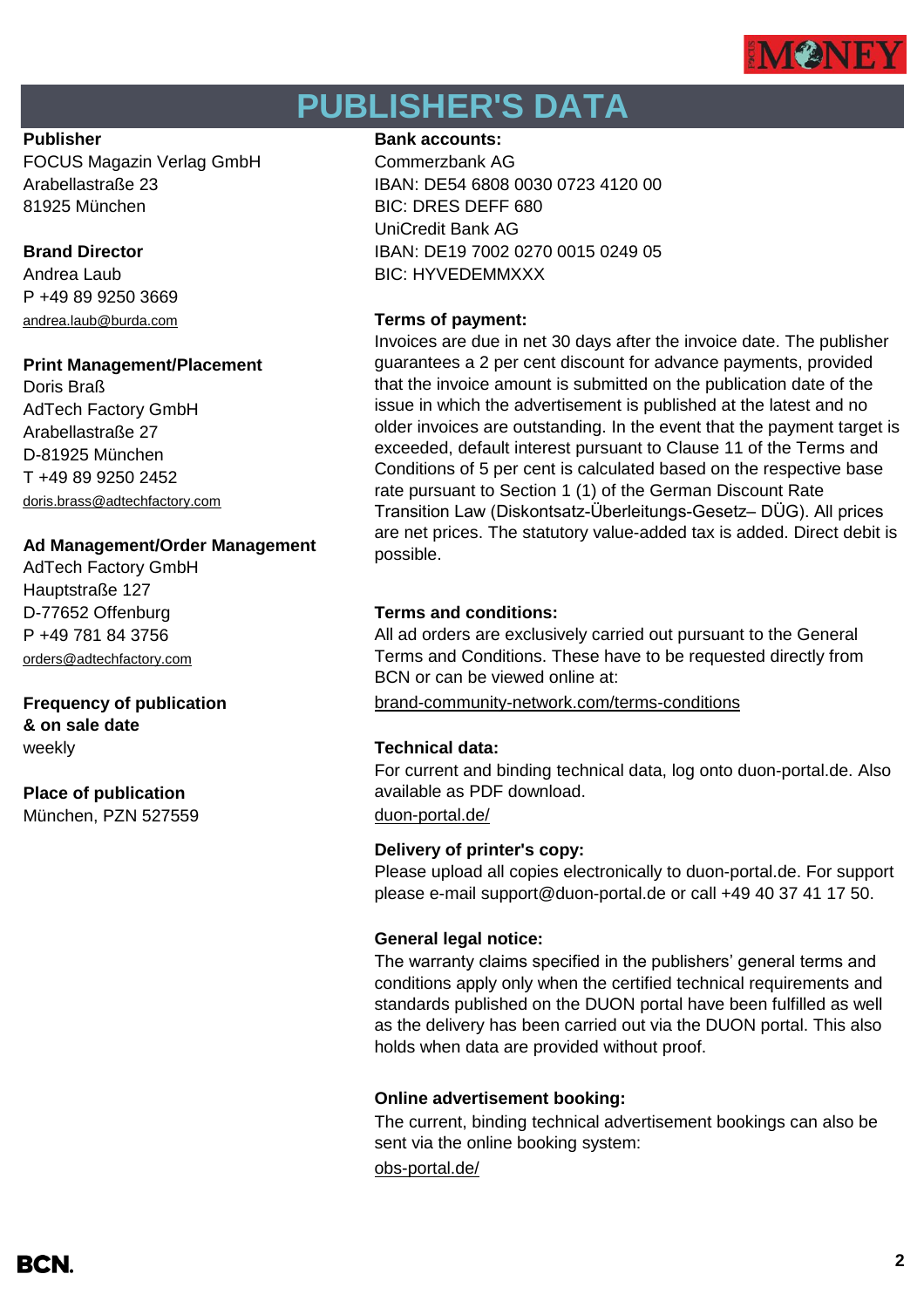

# **FORMATS & RATES**

| <b>Placement</b>       | <b>Bleed format*</b> | Rate     |
|------------------------|----------------------|----------|
| Standard               | 420 x 267            | 44,400 € |
| Standard               | 210 x 267            | 22,200€  |
| Standard               | 130 x 267            | 16,900€  |
| Standard               | 98 x 267             | 14,700 € |
| Standard               | 210 x 132            | 14,700 € |
| Standard               | 68 x 267             | 10,500€  |
| Standard               | $210 \times 86$      | 10,500€  |
|                        |                      |          |
| <b>Opening Spread</b>  | 420 x 267            | 60,400€  |
| inside front cover     | 210 x 267            | 26,400€  |
| outside back cover     | 210 x 267            | 26,400 € |
| facing editor's letter | 68 x 267             | 11,600€  |
| facing TOC             | 68 x 267             | 11,600€  |
|                        |                      |          |

#### **Ad combinations:**

The reduced combination special price for the combination of advertisements is based on comparison of separate advertisement bookings. To this end, the advertisements of an advertiser with an identical product/creation in the same format must appear in all magazines in parallel issues.

#### **Advertorials:**

[brand-community-network.com/advertisin](https://bcn.burda.com/advertisingsolutions/print/native-ads)gsolutions/print/native-ads Formats and prices for advertorials created by the editorial team on request. For more information, please visit

#### **Consecutive Ads:**

Surcharge on two or more adverts on consecutive partial-page ads: 5%

#### **Fixed placements:**

Agreed fixed placements (e.g. first for a business line, commodity group, etc.) entitle the publisher to bill a placement surcharge.

#### **Type area format:**

On request.

### **Digital rate card:**

Please find the digital rate card here: [brand-community-network.de/advertisingsolutions/digital/prices](https://bcn.burda.com/advertisingsolutions/digital/prices) \*width x height in mm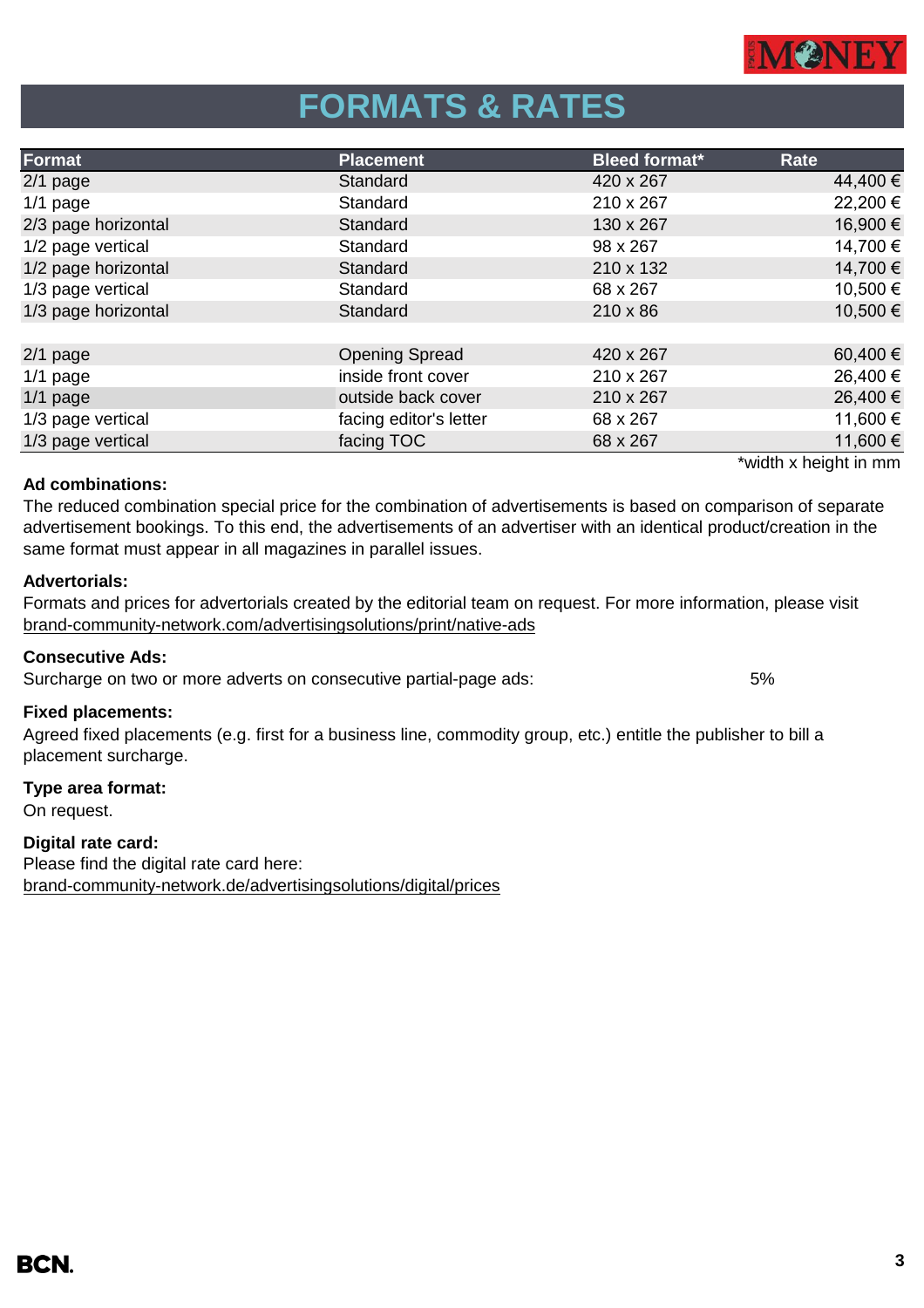

# **AD SPECIALS**

| <b>Rates per thousand</b> | <b>Circulation excl.</b><br>subscriptions* | <b>Subscription</b><br>circulation | Additional ad specials available on request.                                                         |
|---------------------------|--------------------------------------------|------------------------------------|------------------------------------------------------------------------------------------------------|
|                           |                                            |                                    |                                                                                                      |
| <b>Bound inserts</b>      |                                            |                                    | Prices apply for the booking of at least the entire<br>domestic print run.                           |
| up to 4 pages             | 190€                                       | 215€                               |                                                                                                      |
| up to 8 pages             | 201€                                       | 240€                               | The publisher reserves the right to reschedule                                                       |
| up to 12 pages            | 212€                                       | 263€                               | bookings with less than domestic print run.                                                          |
|                           |                                            |                                    | A split-run advertising surcharge of 40 % applies                                                    |
| <b>Glued-on inserts</b>   |                                            |                                    | for booking subscription circulation only. Smaller                                                   |
| up to $10 g$              | 62€                                        | 70 €                               | booking units, e.g. according to Nielsen areas or<br>federal states, are possible. For these will be |
| up to $20 g$              | 74€                                        | $98 \in$                           | charged an additional 30 % per thousand.                                                             |
| Sample up to 20 g         | 74€                                        | 100€                               |                                                                                                      |
| <b>Loose inserts</b>      |                                            |                                    | A minimum run of 50.000 copies applies for all                                                       |
| up to $20$ g              | 182 €                                      | 210€                               | ad specials.                                                                                         |
| up to $30 g$              | 194 €                                      | 232€                               | *Circulation excl. subscriptions is made up of the                                                   |
| up to $40 g$              | 206€                                       | 247€                               | combined print runs for the circulation segments                                                     |
| up to $50 g$              | 212€                                       | 263€                               | newsstand, subscription circles, inflight and other<br>sales.                                        |

**All tariff ad specials are eligible for discount and count towards the annual agreement commitment.**

#### **Calculation basis:**

The calculation basis is the planned circulation or IVW quarterly report upon order confirmation, exclusive of the respective e-paper copies.

#### **Delivered quantity:**

The delivered quantity is based on the planned print run or IVW quarterly report valid at the date of the order confirmation, plus 2 % surplus. In order to react to circulation fluctuations at short notice, we recommend contacting our Print Management/Placement (see "Your Personal Contacts" page) one more time before production start.

#### **Delivery address and deadline:**

Please find the delivery address and deadline on the respective order confirmation. An incoming goods inspection does not take place at the printing plant.

#### **Conditions of delivery:**

Ad specials must be delivered in accordance with the guidelines of the Bundesverband für Druck und Medien (German Association of Print and Media), and be clearly marked with the name of the publication and issue. The material must be delivered, carriage paid, to the address where it will be processed.

#### **Order and cancellation date:**

See "special closing dates" on page "Schedule & Topics Print"; due to limited availability, we strongly recommend booking as early as possible.

#### **Proviso:**

Should any processing problems arise, completion of the circulation takes priority over ad special processing.

#### **AdSpecial Portal:**

Binding technical information on Ad Specials and information on deadlines, samples and delivery for the participating objects is available for download at adspecial-portal.de

**Glued-on inserts:** The basis is a 1/1 carrier advertisement.

#### **Sample products:**

An additional postal fee applies to samples and objects over 2.5 mm thickness.

#### **Samples:**

Samples must be presented by the closing date at the latest. For product samples 50 pieces are required up front. For all other ad specials a minimum of 5 samples are required. To be sent: AdTech Factory, Print Management, Hauptstraße 127, 77652 Offenburg, Germany.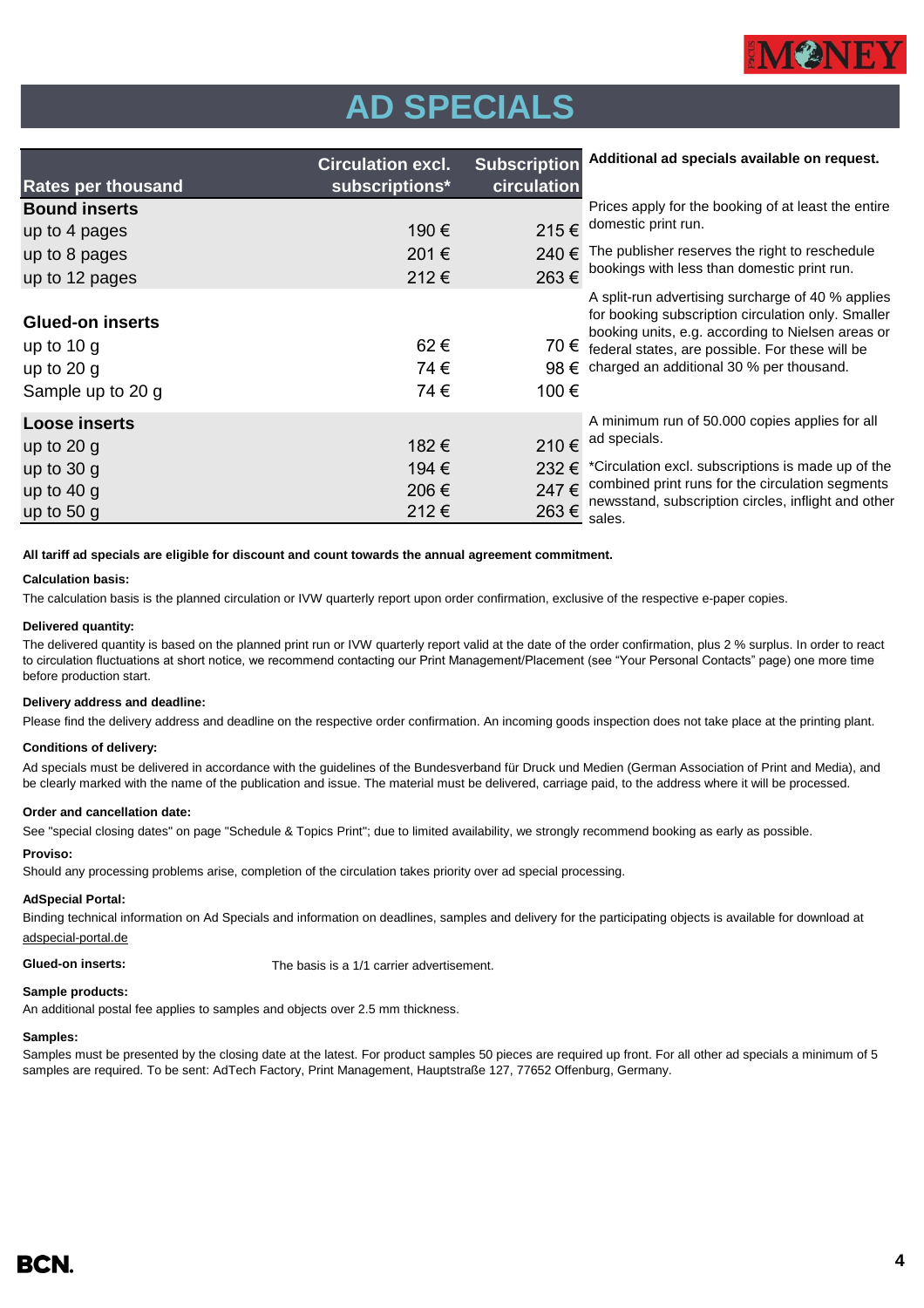

|             |                                                                             | <b>SCHEDULE</b>      |             |                                                |
|-------------|-----------------------------------------------------------------------------|----------------------|-------------|------------------------------------------------|
|             | The BCN topic preview tool provides you with attractive themes or specials: |                      |             | brand-community-network.com/topic-preview-tool |
| No.         | On sale date                                                                | <b>Closing date*</b> | Copy date** | <b>Special closing date***</b>                 |
| 2/22        | 05.01.22                                                                    | 20.12.21             | 20.12.21    | 06.12.21                                       |
| 3/22        | 12.01.22                                                                    | 27.12.21             | 27.12.21    | 13.12.21                                       |
| 4/22        | 19.01.22                                                                    | 03.01.22             | 03.01.22    | 20.12.21                                       |
| 5/22        | 26.01.22                                                                    | 10.01.22             | 10.01.22    | 27.12.21                                       |
| 6/22        | 02.02.22                                                                    | 17.01.22             | 17.01.22    | 03.01.22                                       |
| 7/22        | 09.02.22                                                                    | 24.01.22             | 24.01.22    | 10.01.22                                       |
| 8/22        | 16.02.22                                                                    | 31.01.22             | 31.01.22    | 17.01.22                                       |
| 9/22        | 23.02.22                                                                    | 07.02.22             | 07.02.22    | 24.01.22                                       |
| 10/22       | 02.03.22                                                                    | 14.02.22             | 14.02.22    | 31.01.22                                       |
| 11/22       | 09.03.22                                                                    | 21.02.22             | 21.02.22    | 07.02.22                                       |
| 12/22       | 16.03.22                                                                    | 28.02.22             | 28.02.22    | 14.02.22                                       |
| 13/22       | 23.03.22                                                                    | 07.03.22             | 07.03.22    | 21.02.22                                       |
| 14/22       | 30.03.22                                                                    | 14.03.22             | 14.03.22    | 28.02.22                                       |
| 15/22       | 06.04.22                                                                    | 21.03.22             | 21.03.22    | 07.03.22                                       |
| 16/22       | 13.04.22                                                                    | 28.03.22             | 28.03.22    | 14.03.22                                       |
| 17/22       | 20.04.22                                                                    | 04.04.22             | 04.04.22    | 21.03.22                                       |
| 18/22       | 27.04.22                                                                    | 11.04.22             | 11.04.22    | 28.03.22                                       |
| 19/22       | 04.05.22                                                                    | 14.04.22             | 14.04.22    | 04.04.22                                       |
| 20/22       | 11.05.22                                                                    | 25.04.22             | 25.04.22    | 11.04.22                                       |
| 21/22       | 18.05.22                                                                    | 02.05.22             | 02.05.22    | 14.04.22                                       |
| 22/22       | 25.05.22                                                                    | 09.05.22             | 09.05.22    | 25.04.22                                       |
| 23/22       | 01.06.22                                                                    | 16.05.22             | 16.05.22    | 02.05.22                                       |
| 24/22       | 08.06.22                                                                    | 23.05.22             | 23.05.22    | 09.05.22                                       |
| 25/22       | 15.06.22                                                                    | 30.05.22             | 30.05.22    | 16.05.22                                       |
| 26/22       | 22.06.22                                                                    | 03.06.22             | 03.06.22    | 23.05.22                                       |
| 27/22       | 29.06.22                                                                    | 13.06.22             | 13.06.22    | 30.05.22                                       |
| 28/22       | 06.07.22                                                                    | 20.06.22             | 20.06.22    | 06.06.22                                       |
| 29/22       | 13.07.22                                                                    | 27.06.22             | 27.06.22    | 13.06.22                                       |
| 30/22       | 20.07.22                                                                    | 04.07.22             | 04.07.22    | 20.06.22                                       |
| 31/22       | 27.07.22                                                                    | 11.07.22             | 11.07.22    | 27.06.22                                       |
| 32/22       | 03.08.22                                                                    | 18.07.22             | 18.07.22    | 04.07.22                                       |
| 33/22       | 10.08.22                                                                    | 25.07.22             | 25.07.22    | 11.07.22                                       |
| 34/22       | 17.08.22                                                                    | 01.08.22             | 01.08.22    | 18.07.22                                       |
| 35/22       | 24.08.22                                                                    | 08.08.22             | 08.08.22    | 25.07.22                                       |
| 36/22       | 31.08.22                                                                    | 12.08.22             | 12.08.22    | 01.08.22                                       |
| 37/22       | 07.09.22                                                                    | 22.08.22             | 22.08.22    | 08.08.22                                       |
| 38/22       | 14.09.22                                                                    | 29.08.22             | 29.08.22    | 15.08.22                                       |
| 39/22       | 21.09.22                                                                    | 05.09.22             | 05.09.22    | 22.08.22                                       |
| 40/22       | 28.09.22                                                                    | 12.09.22             | 12.09.22    | 29.08.22                                       |
| 41/22       | 05.10.22                                                                    | 19.09.22             | 19.09.22    | 05.09.22                                       |
| 42/22       | 12.10.22                                                                    | 26.09.22             | 26.09.22    | 12.09.22                                       |
| 43/22       | 19.10.22                                                                    | 30.09.22             | 30.09.22    | 19.09.22                                       |
| 44/22       | 26.10.22                                                                    | 10.10.22             | 10.10.22    | 26.09.22                                       |
| 45/22       | 02.11.22                                                                    | 17.10.22             | 17.10.22    | 30.09.21                                       |
| 46/22       | 09.11.22                                                                    | 24.10.22             | 24.10.22    | 10.10.22                                       |
| 47/22       | 15.11.22                                                                    | 31.10.22             | 31.10.22    | 17.10.22                                       |
| 48/22       | 23.11.22                                                                    | 07.11.22             | 07.11.22    | 24.10.22                                       |
| 49/22       | 30.11.22                                                                    | 14.11.22             | 14.11.22    | 31.10.22                                       |
| 50/22       | 07.12.22                                                                    | 21.11.22             | 21.11.22    | 07.11.22                                       |
| 51/22       | 14.12.22                                                                    | 28.11.22             | 28.11.22    | 14.11.22                                       |
| $51 - 1/22$ | 21.12.22                                                                    | 05.12.22             | 05.12.22    | 21.11.22                                       |

\* Closing & cancellation date

\*\* Delivery date for printer's copies

\*\*\* Closing & cancellation date for ad specials, special formats, special placements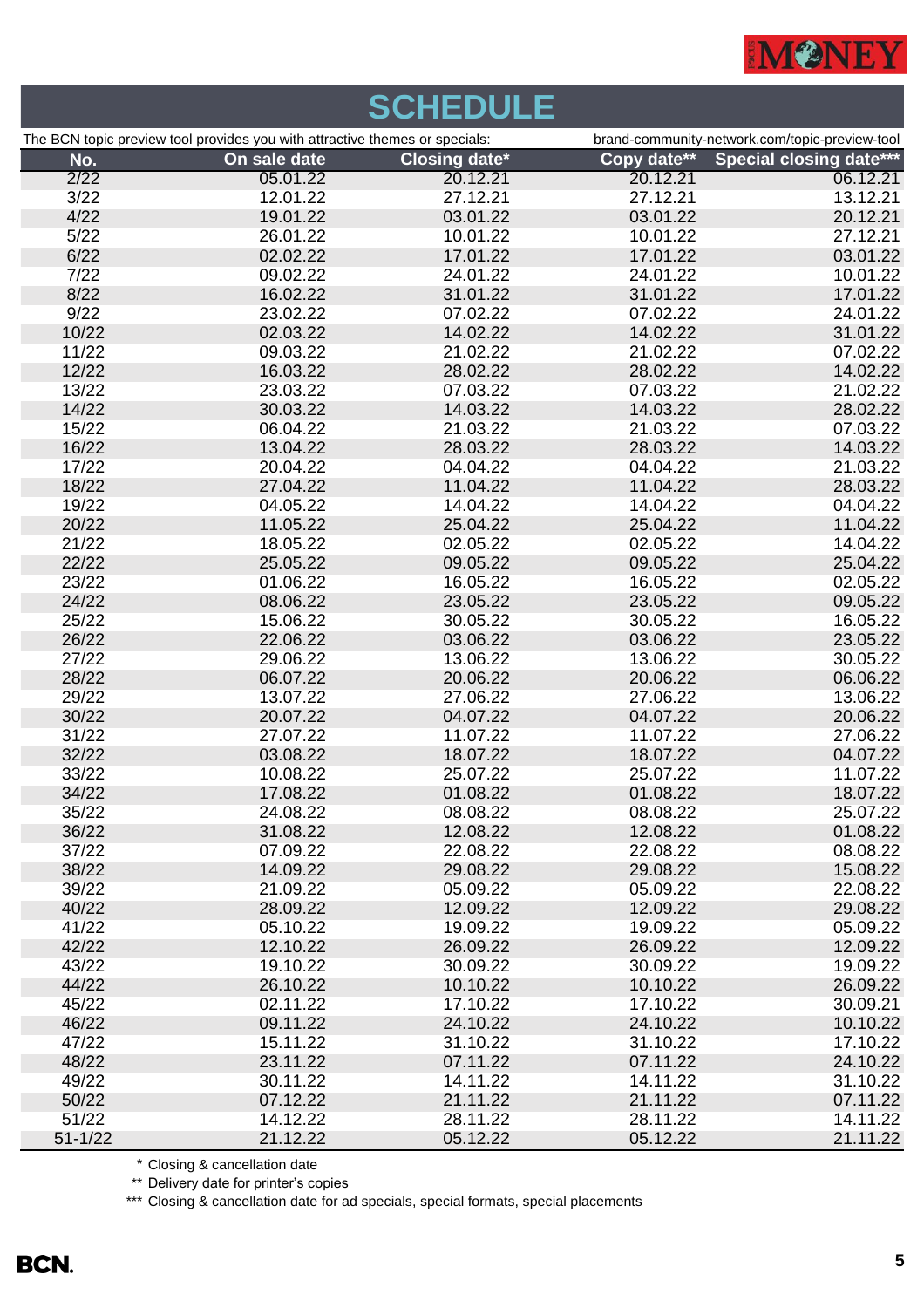

# **SPECIALS**

## **Scheduled Specials 2022**

| <b>Title</b>       | On sale date | Closing date* | Copy date** | <b>Special closing</b><br>date*** |
|--------------------|--------------|---------------|-------------|-----------------------------------|
| ETF Magazin        | 28.02.22     | 01.02.22      | 08.02.22    |                                   |
| ETF Magazin        | 30.05.22     | 03.05.22      | 10.05.22    |                                   |
| <b>ETF Magazin</b> | 29.08.22     | 02.08.22      | 09.08.22    |                                   |
| ETF Magazin        | 28.11.22     | 01.11.22      | 08.11.22    |                                   |

\* Closing & cancellation date

\*\* Delivery date for printer's copies

\*\*\* Closing & cancellation date for ad specials, special formats, special placements

## **Formats & Rates**

| <b>Title</b>       | Format              | <b>Placement</b> | <b>Bleed Format*</b> | Rate        |
|--------------------|---------------------|------------------|----------------------|-------------|
| <b>ETF Magazin</b> | $1/1$ page          | Standard         | 210 x 297            | 22,800 €    |
| ETF Magazin        | 1/2 page vertical   | Standard         | 102 x 297            | 15,400 €    |
| <b>ETF Magazin</b> | 1/2 page horizontal | Standard         | $210 \times 148$     | 15,400 €    |
| ETF Magazin        | 1/4 page normal     | Standard         | 102 x 148            | $8,000 \in$ |

\*width x height in mm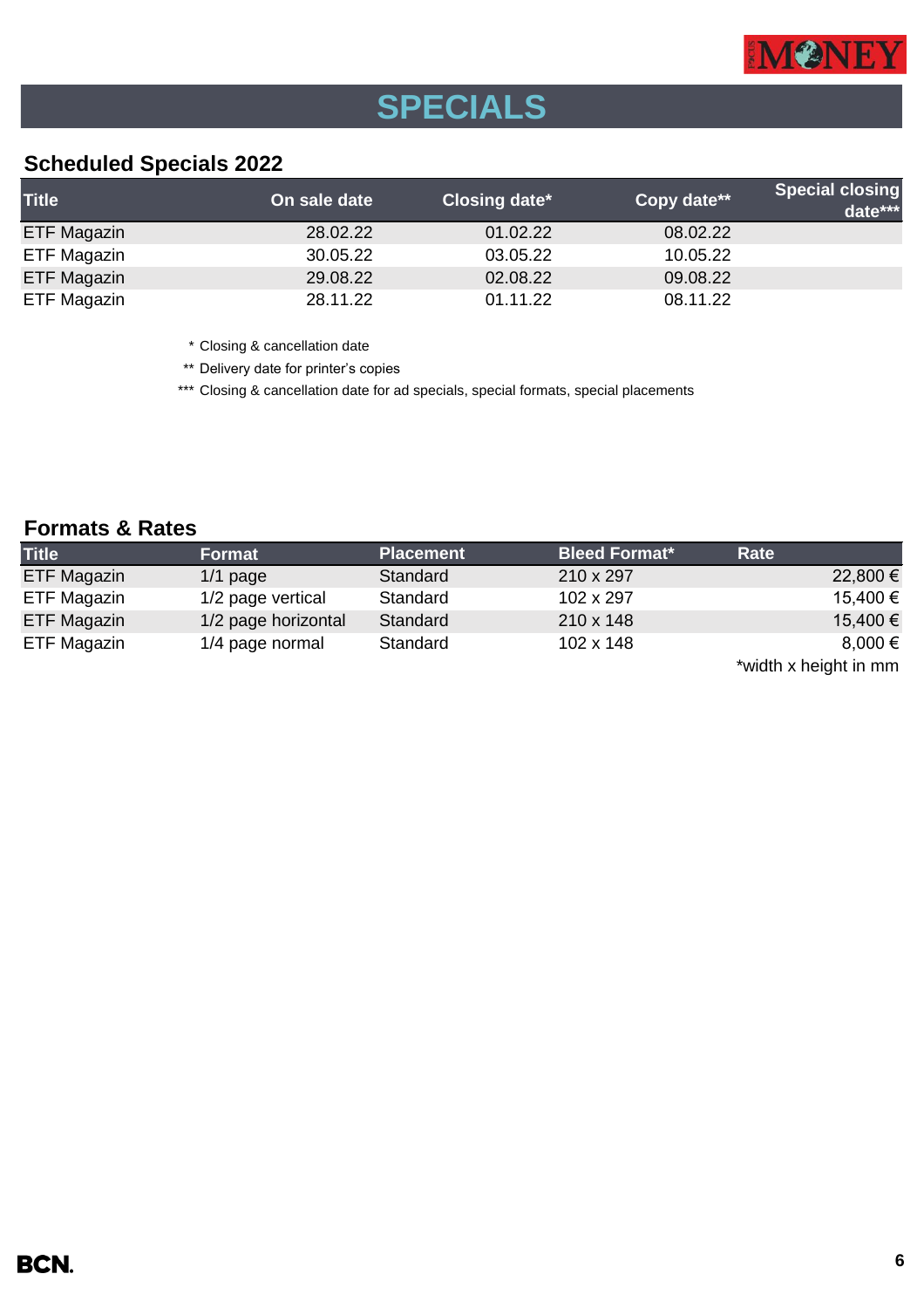

# **AD PACKS**

## **FOCUS BLUE-CHIP-PACK**

**FOCUS BLUE-CHIP-PACK Combined discount**

FOCUS + FOCUS Money 3%

The reduced combination special price for the combination of advertisements is based on a comparison of separate advertisement bookings. To this end, the advertisements of an advertiser with an identical product/creation in the same format must appear in all magazines in parallel issues. The combination special price cannot be guaranteed for special placements and can only be applied to the formats outlined here.

## **Formats & Rates**

| Format              | <b>Placement</b> | Rate      |
|---------------------|------------------|-----------|
| $2/1$ page          | Standard         | 164,300 € |
| $1/1$ page          | Standard         | 82,100 €  |
| 2/3 page horizontal | Standard         | 61,500 €  |
| 1/2 page vertical   | Standard         | 52,300 €  |
| 1/2 page horizontal | Standard         | 52,300 €  |
| 1/3 page vertical   | Standard         | 37,900 €  |
| 1/3 page horizontal | Standard         | 37,900 €  |